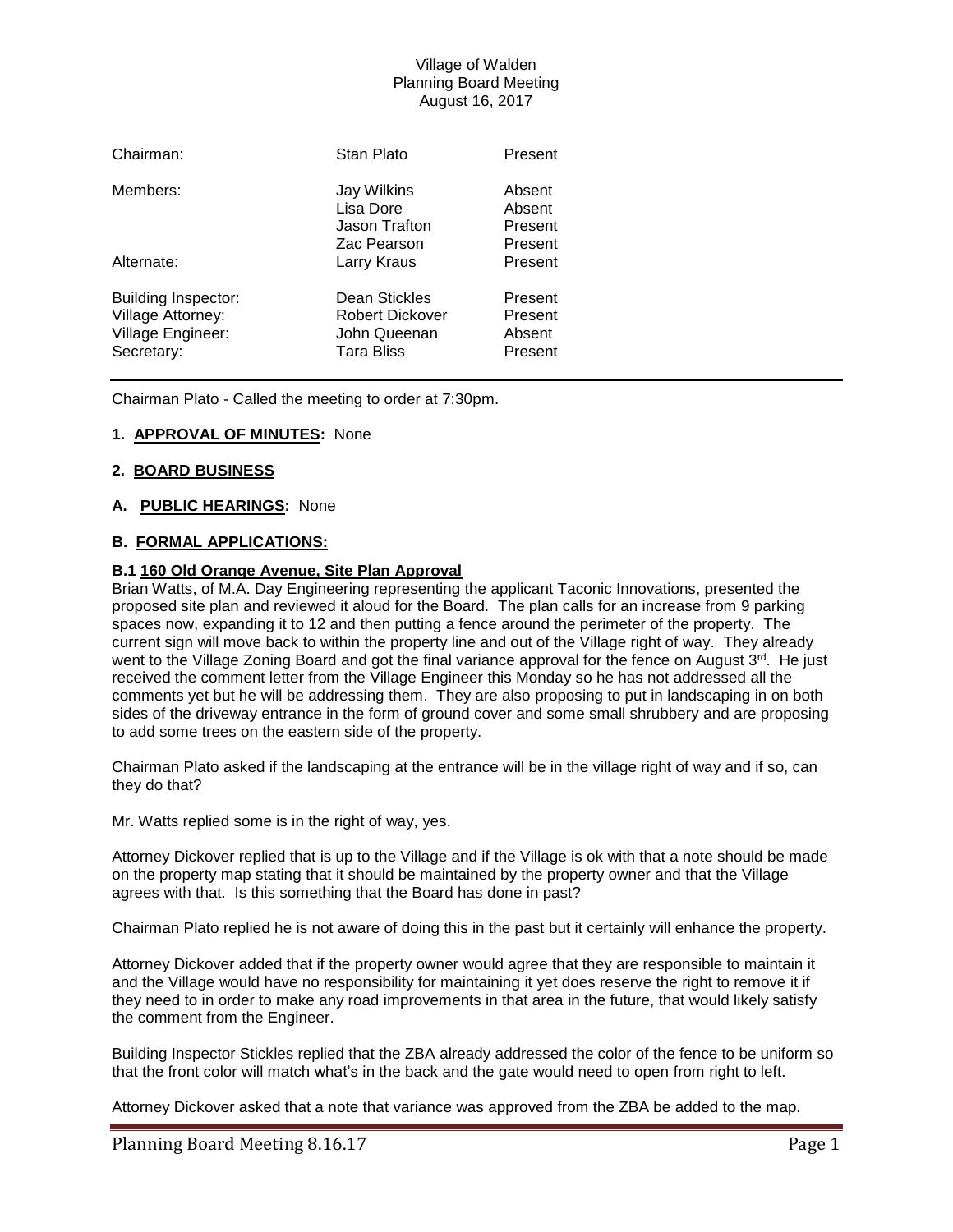Mr. Watt agreed.

Attorney Dickover stated that at this point, the Board can choose to waive the public hearing or may choose to hold one. He believes the Board wanted to see the public response at the ZBA hearing, to which no one from the public attended that hearing. The 239 referral from the County was received on August  $1<sup>st</sup>$  stating it is for local determination. The short form EAF can be reviewed and the Board can make an environmental determination.

**Member Pearson made a motion to declare the Village of Walden Planning Board as lead agency for an uncoordinated review and to type the project as an unlisted action for the 160 Old Orange Avenue, Site Plan Approval. Seconded by Member Trafton. All ayes. Motion Carried.** 

The short form EAF was read aloud.

**Member Pearson made a motion based on the answers to the EAF that this project, 160 Old Orange Avenue, Site Plan Approval, would not result in any significant adverse environmental impacts and issued a negative declaration. Seconded by Alternate Member Kraus. All ayes. Motion carried.**

### **Member Trafton made a motion to waive a public hearing for 160 Old Orange Avenue, Site Plan Approval. Seconded by Alternate Member Kraus. All ayes. Motion carried.**

Attorney Dickover stated that if the Board is comfortable with the Engineer and the applicant addressing the comments together this Board could grant final approval with the condition that the plans be submitted to the engineer for his review and approved upon his approval of the changes, and based on the condition of all fees being paid and final mylars presented for signature.

Chairman Plato stated he would also like the condition that the applicant agrees to maintain the landscaping in the Village right of way included in the motion.

**Member Pearson made a motion to grant final conditional approval of 160 Old Orange Avenue, Site Plan Approval with the applicant agreeing to maintain the landscaping in the Village right of way and subject to final review and approval of the Engineer and in accordance with the resolution annexed hereto. Seconded by Member Trafton. All ayes. Motion carried.**

**Member Pearson made a motion to open the Architectural Review Board meeting. Seconded by Member Trafton. All ayes. Motion carried.**

# **B.2 Architectural Review, 12 Main Street, Exterior Sign(s)**

Jenn Beichert of Timely Signs representing Wallkill Valley Federal Savings and Loan presented a drawing of the proposed sign. She explained that Hometown Bank has been purchased by Wallkill Valley Federal Savings and Loan and they are looking to simply do face changes of everything that is already there.

Chairman Plato stated everything looks great with the exception that the sign cannot be interiorly lit per the Village of Walden sign ordinance. When those signs were put up, they were nonconforming and he feels it should come into conformity at this time. So as long as they are externally lit it would be fine and he sees no other problems with the signs.

Ms. Beichert asked which form of external lighting the Board prefers.

Chairman Plato replied they prefer gooseneck lighting.